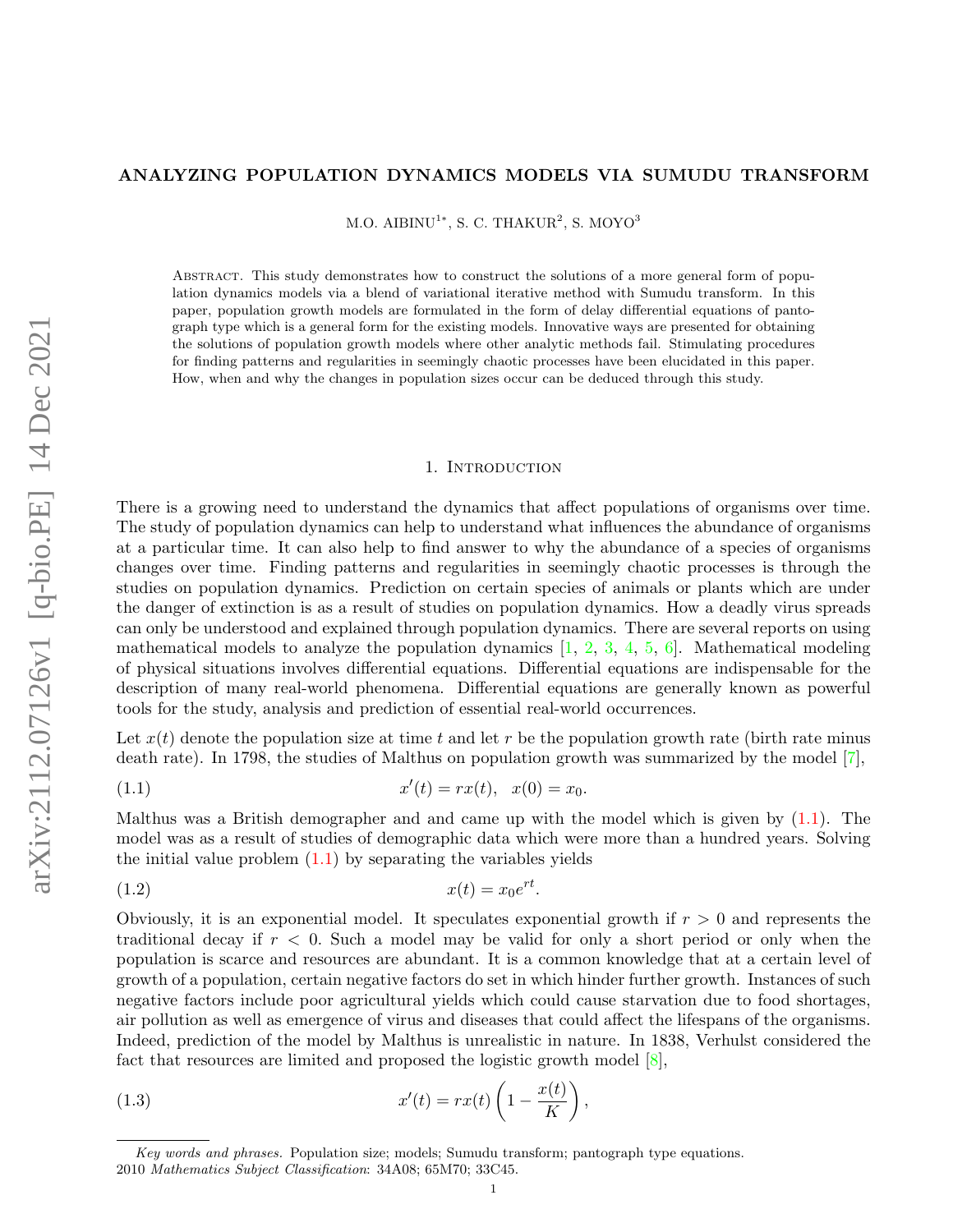<span id="page-1-1"></span>where  $r(> 0)$  is the intrinsic growth rate and  $K(> 0)$  is the carrying capacity of the population. Given an initial condition  $x_0$ , the solution for the logistic growth model is obtained as

(1.4) 
$$
x(t) = \frac{x_0 K}{x_0 + (K - x_0)e^{-rt}}.
$$

Competition occurs as  $x(t)$  gets large and  $x(t)$  approaches K as  $t \to \infty$ . The logistic growth model predicts a rapid growth when  $x(t)$  is smaller than K and it stipulates decrease of growth when  $x(t)$ approaches K. If  $x_0 = K$ , the population remains in time at  $x(t) = K$ , which is an equilibrium point. Naturally, occurrences of processes are not instantaneous. Behavioral responses of organisms to environmental changes takes a unit of time before it is feasible. Recovery of grasses after grazing takes a unit of time. Ordinary differential equations are not enough to model these kinds of scenarios. The growth rate  $x'(t)$  at time t depends on both  $x(t)$  and  $x(t - \tau)$ , where  $x(t - \tau)$  is the population size in some period in the past  $(t - \tau)$  and  $\tau > 0$  is a constant. In 1948, Hutchinson proposed a more logistic growth model that involves delay [\[9\]](#page-10-8),

<span id="page-1-0"></span>(1.5) 
$$
x'(t) = rx(t)\left(1 - \frac{x(t-\tau)}{K}\right), \quad x(0) = x_0.
$$

However, the analytic solutions to equations of the form [\(1.5\)](#page-1-0) are not possible in general. Numerical approximations have been applied to gain an insight into the behavior of such models. Research efforts over the years have been on the construction of solutions, reformulations, improvements and applications of  $(1.5)$  [\[5,](#page-10-4) [6,](#page-10-5) [10,](#page-10-9) [11,](#page-10-10) [12\]](#page-10-11). Recently, the research focus has been on delay differential equations with multi-proportional delays. Generally, they are being referred to as delay differential equations of pantograph type [\[13,](#page-11-0) [14,](#page-11-1) [15,](#page-11-2) [16\]](#page-11-3). Delay differential equations of pantograph type have received much attention because many models with proportional delays produce significant results. The results which they produce are found to be accurate and stable. Also, they are suitable for studying several models which include the case where the delay is a fraction of the time unit. Consequently, several existing models and various classes of differential equations are being reformulated and reconstructed in terms of delay differential equations of pantograph type.

The studies on population dynamics are of crucial importance as all of the processes on the earth, directly or indirectly affect the human life. The goal of this study is to present suitable reformulation and reconstruction for some existing population growth models in terms of delay differential equations of pantograph type. An innovative method is displayed for constructing the solutions of the models where other analytic methods fail. This study shows how to find patterns and regularities in seemingly chaotic processes. Some single and interacting species population models are illustrated graphically and analyzed.

### 2. Description of the method

The method is presented in this section to make this study a complete paper. The account of the method which is being presented has been discussed in [\[17,](#page-11-4) [18,](#page-11-5) [19\]](#page-11-6).

2.1. Variational iterative method. Due to its flexibility, consistency and effectiveness, variational iterative method is more preferred when compared to other well-known methods (See e.g, [\[20,](#page-11-7) [21\]](#page-11-8) and references there in). The elevation which is a blend of variational iterative method with Laplace transform (See e.g,  $[20, 21]$  $[20, 21]$  $[20, 21]$ ) and Sumudu transform (See e.g,  $[18]$ ) has also been considered. The Sumudu transform can be described as a mutation of Laplace transform. Sumudu transform has been proved to be a simple, effective and universal way for obtaining Lagrange multiplier. For a given property of Laplace transform, a corresponding property can be obtained for Sumudu transform and vice versa (See e.g, [\[22,](#page-11-9) [23,](#page-11-10) [24\]](#page-11-11)). Sumudu transform can be applied to a given function  $f(t)$  which satisfies the Dirichlet conditions:

(i) it is single valued function which may have a finite number of isolated discontinues for  $t > 0$ .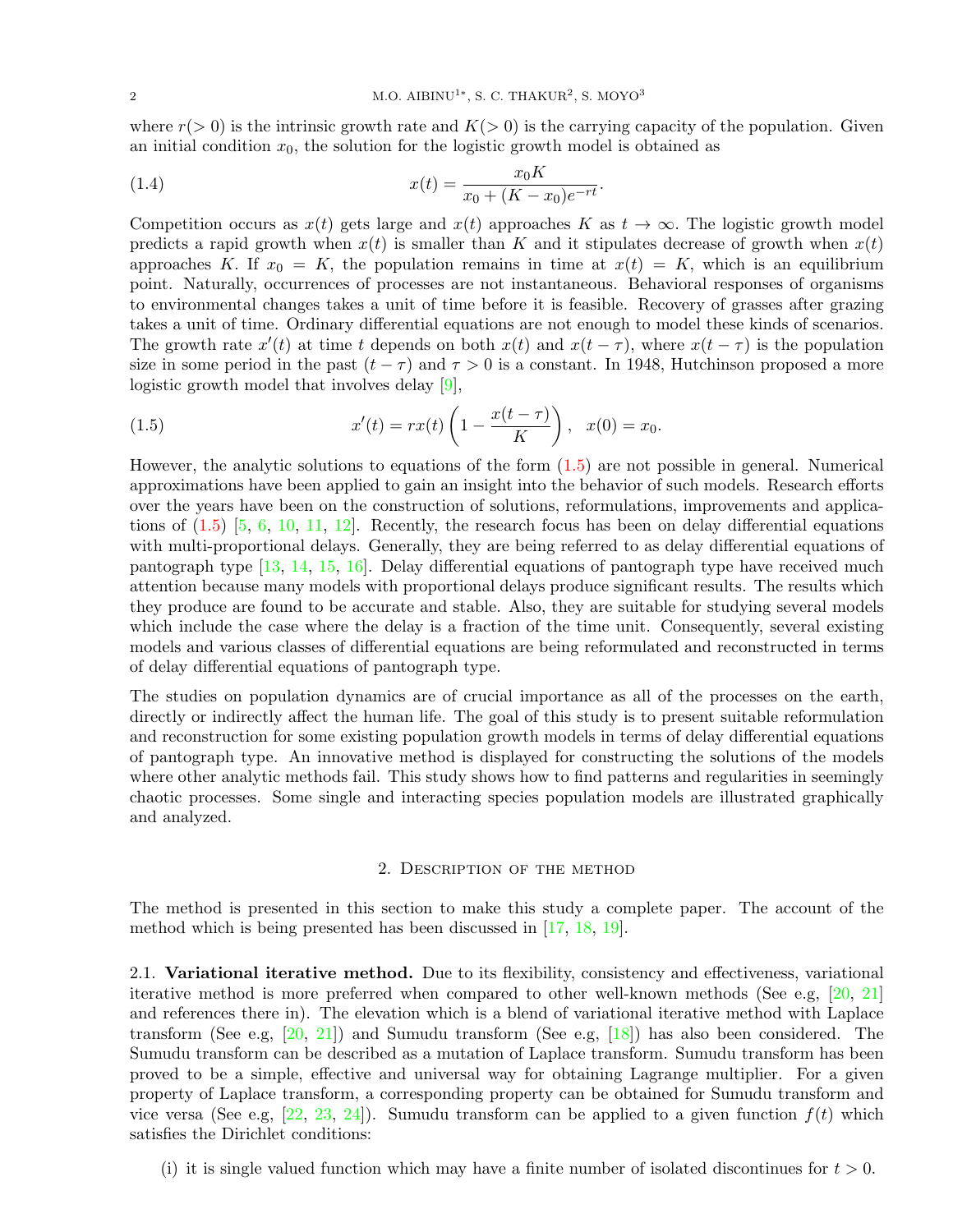(ii) it remains less than  $be^{-a_0t}$  as t approaches  $\infty$ , where b is a positive constant and  $a_0$  is a real positive number.

Sumudu transform has been employed to obtain the solutions of differential equations which are of several forms [\[25,](#page-11-12) [26,](#page-11-13) [27,](#page-11-14) [28\]](#page-11-15).

<span id="page-2-3"></span>2.2. Presentation of Sumudu transform. The concept was proposed by Watugala [\[22\]](#page-11-9). It is an integral transform and it is suitable for solving several problems which are modeled by differential equations. Let  $F(u)$  denote the Sumudu transform of a function  $f(t)$ . For all real numbers  $t \geq 0$ ,

(2.1) 
$$
F(u) = S[f(t)] = \int_0^\infty f(ut)e^{-t}dt.
$$

The Sumudu transform for the integer order derivatives is expressed as

(2.2) 
$$
S\left[\frac{df(t)}{dt}\right] = \frac{1}{u}\left[F(u) - f(0)\right].
$$

For the n-order derivative, the Sumudu transform is given as

(2.3) 
$$
S\left[\frac{d^n f(t)}{dt^n}\right] = \frac{1}{u^n} \left[F(u) - \sum_{k=0}^{n-1} u^k \frac{d^k f(t)}{dt^k}\Big|_{x=0}\right].
$$

Linearity of Sumudu transform can be easily established and Sumudu transform is also credited for preserving units and linear functions (See e.g,  $[22, 23]$  $[22, 23]$  $[22, 23]$ ). These essential properties make solving problems easy by using Sumudu transform without the need to resort to a new frequency domain. The focal points of the Sumudu transform are exhibited for a broad nonlinear problem

<span id="page-2-0"></span>(2.4) 
$$
\frac{d^n x(t)}{dt^n} + R[x(t)] + N[x(t)] = g(t),
$$

subject to the initial conditions

(2.5) 
$$
x^{(k)}(0) = a_k,
$$

where  $x^{(k)}(0) = \frac{d^k x(0)}{dt^k}$  $\frac{d\mathcal{L}(0)}{dt^k}$ ,  $k = 0, 1, ..., n-1$ , R is a linear operator, N is a nonlinear operator,  $g(t)$  is a given continuous function and the highest order derivative is  $\frac{d^n x(t)}{dt^n}$ .

Let  $X(u) = S[x(t)]$ , by taking the Sumudu transform of  $(2.4)$ , its linear part is transformed into an algebraic equation of the form

(2.6) 
$$
\frac{1}{u^n}X(u) - \sum_{k=0}^{n-1} \frac{1}{u^{n-k}}y^{(k)}(0) = S[g(t) - R[x] - N[x]].
$$

<span id="page-2-1"></span>The sequence of iteration is deduced as

$$
(2.7) \tX_{n+1}(u) = X_n(u) + \varphi(u) \left( \frac{1}{u^n} X_n(u) - \sum_{k=0}^{n-1} \frac{1}{u^{n-k}} x^{(k)}(0) - S\left[g(t) - R\left[x\right] - N\left[x\right]\right] \right),
$$

where  $\varphi(u)$  is the Lagrange multiplier. The classical variation operator is taken on both sides of [\(2.7\)](#page-2-1) while  $S[R[x] + N[x]]$  is considered as restricted term. This gives

(2.8) 
$$
\delta X_{n+1}(u) = \delta X_n(u) + \varphi(u) \frac{1}{u^n} \delta X_n(u),
$$

<span id="page-2-2"></span>from which it is obtained that

$$
\varphi(u) = -u^n.
$$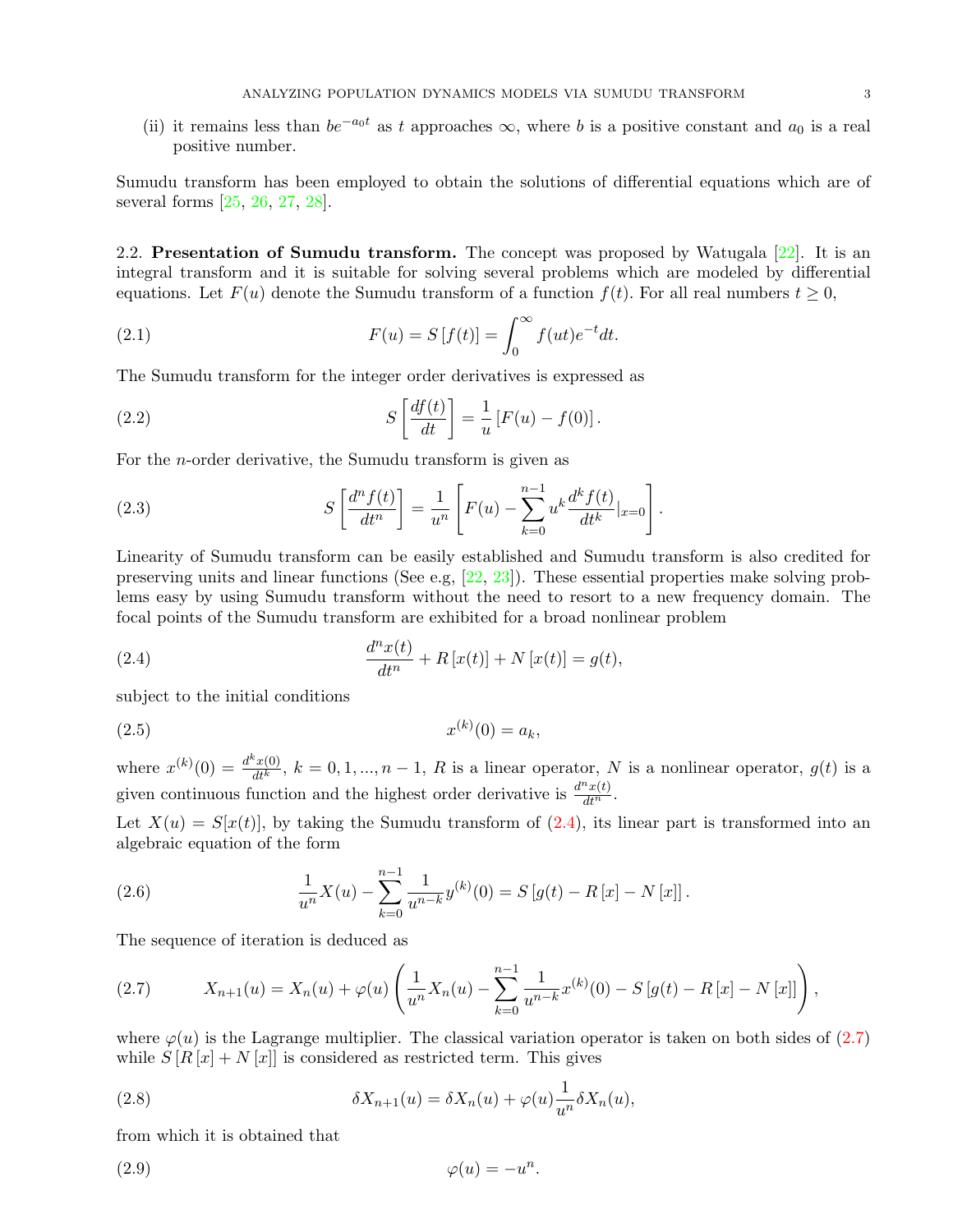Substitute [\(2.9\)](#page-2-2) into [\(2.7\)](#page-2-1) and take the inverse-Sumudu transform  $S^{-1}$  of (2.7) to obtain

$$
x_{n+1}(t) = x_n(t) + S^{-1} \left[ -u^n \left( \frac{1}{u^n} X(u) - \sum_{k=0}^{n-1} \frac{1}{u^{n-k}} x^{(k)}(0) - S[g(t) - R[x] - N[x]] \right) \right],
$$
  
(2.10) =  $x_1(t) + S^{-1} [u^n (S[g(t) - R[x(t)] - N[x(t)]])],$ 

where

(2.11) 
$$
x_1(x) = S^{-1} \left[ \sum_{k=0}^{n-1} u^k x^{(k)}(0) \right]
$$

$$
= x(0) + x'(0)t + ... + \frac{x^{n-1}(0)t^{n-1}}{(n-1)!}.
$$

2.3. Variable coefficient nonlinear equation. Suppose the broad nonlinear problem  $(2.4)$  contains variable coefficients which makes it to become

(2.12) 
$$
\frac{d^n x(t)}{dt^n} + \alpha R_1[x(t)] + \beta(t)R_2[x(t)] + N[x(t)] = g(t),
$$

where  $\alpha$  is a constant and  $\beta(t)$  is a variable coefficient,  $R_1$  and  $R_2$  are linear operators and other terms remain as defined in  $(2.4)$ . The Sumudu transform of  $(2.12)$  is taken to get

$$
X_{n+1}(u) = X_n(u) + \varphi(u)\left(\frac{1}{u^n}X_n(u) - \sum_{k=0}^{n-1} \frac{1}{u^{n-k}} x^{(k)}(0)\right)
$$
  
(2.13) 
$$
-S[g(t) - \alpha R_1[x] - \beta(t)R_2[x] - N[x]]).
$$

Here, the restricted term is  $S[\beta(t)R_2[x] + N[x]]$ . Obtain the Lagrange multiplier  $\varphi(u)$ . The rest of computation processes are the same with the presentations in Section [2.2.](#page-2-3)

### <span id="page-3-1"></span><span id="page-3-0"></span>3. Main Results

3.1. Modified Hutchinson's model. We consider the reconstruction of the model of Hutchinson (1948) in terms of delay differential equations of pantograph type to gain insight into situation which include the case where the delay is a fraction of the time unit. A suitable reformulation is presented to the Hutchinson's model [\(1.5\)](#page-1-0).

Consider

(3.1) 
$$
x'(t) = rx(t) \left(1 - \frac{x(\alpha t)}{K}\right), \ t > 0, x(0) = x_0,
$$

where r and K have the same meaning as in the previous equations and  $\alpha \in [0, 1]$ .

Here, three case will be considered for the values of  $\alpha$  which are 0, 1 and (0, 1).

Case one:  $\alpha = 0$ .

For  $\alpha = 0$ , equation [\(3.1\)](#page-3-1) becomes

<span id="page-3-2"></span>(3.2) 
$$
x'(t) = rx(t)\left(1 - \frac{x_0}{K}\right), \quad x(0) = x_0.
$$

Equation [\(3.2\)](#page-3-2) is a modified form that involves the carrying capacity of the population for the model of Malthus  $(1798)$ . The solution of  $(3.2)$  is given by

(3.3) 
$$
x(t) = x_0 e^{r\left(1 - \frac{x_0}{K}\right)t},
$$

which is a modified **exponential growth model**. Figure [1](#page-4-0) displays the solution for modified Hutchinson's model when  $\alpha = 0$ .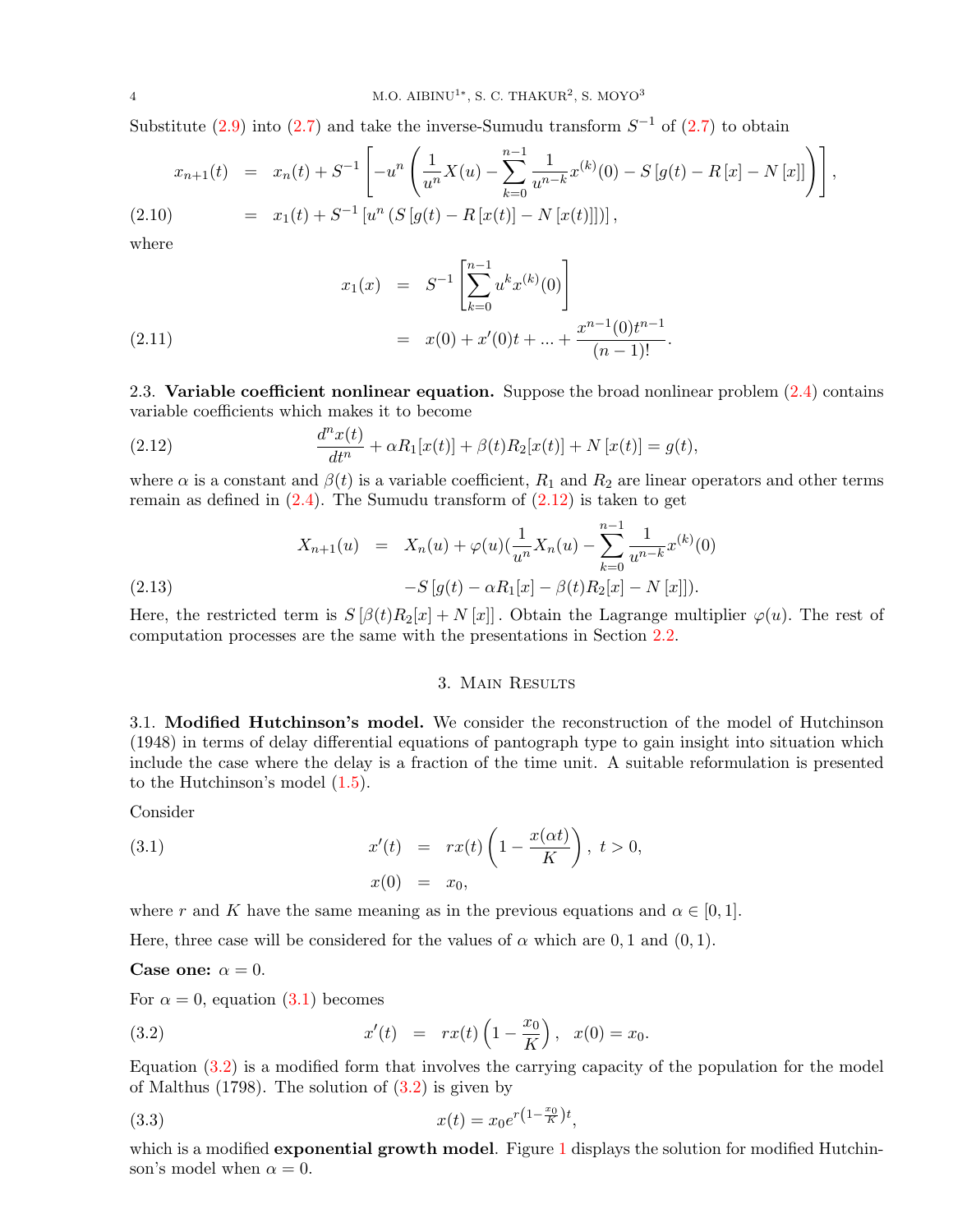

<span id="page-4-1"></span><span id="page-4-0"></span>FIGURE 1. Graph of  $x(t)$  for  $x_0 = 1, K = 3000$  &  $r = 0.125$ .

# Case Two:  $\alpha = 1$ .

Taking  $\alpha = 1$  in [\(3.1\)](#page-3-1) gives the logistic growth model [\(1.3\)](#page-0-1) and its solution is given by [\(1.4\)](#page-1-1). Figure [2](#page-5-0) displays the solution for the logistic growth model where  $x(t)$ , which is the population size converges to K, which is the carrying capacity of the population.

# Case Three:  $\alpha \in (0,1)$ .

The solution is constructed by using a blend of VIM with ST. Taking the ST of [\(3.1\)](#page-3-1) gives

(3.4) 
$$
\frac{X(u)}{u} - \frac{x(0)}{u} = S\left[rx(t)\left(1 - \frac{x(\alpha t)}{K}\right)\right].
$$

Since  $x(0) = x_0$ , equation [\(3.4\)](#page-4-1) becomes

(3.5) 
$$
\frac{X(u)}{u} - \frac{x_0}{u} = S\left[rx(t)\left(1 - \frac{x(\alpha t)}{K}\right)\right].
$$

Thus for  $n \in \mathbb{N}$ , the variational iteration formula is given by

<span id="page-4-2"></span>
$$
(3.6) \qquad X_{n+1}(u) = X_n(u) + \varphi(u) \left( \frac{X_n(u)}{u} - \frac{x_0}{u} - S \left[ rx_n(t) \left( 1 - \frac{x_n(\alpha t)}{K} \right) \right] \right).
$$

The classical variation operator on both sides of [\(3.6\)](#page-4-2) is taken and the term  $rx_n(t)$   $\left(1-\frac{x_n(\alpha t)}{K}\right)$  $\frac{\overline{h}}{K}$ ) is considered as the restricted variation. The Lagrange multiplier is then obtained as

$$
\varphi(u) = -u.
$$

The inverse-Sumudu transform,  $S^{-1}$  of  $(3.6)$  is taken which gives the explicit iteration formula

(3.8) 
$$
x_{n+1}(t) = x_n(t) + S^{-1} \left[ -u \left( \frac{X_n(u)}{u} - \frac{x_0}{u} - S \left[ rx_n(t) \left( 1 - \frac{x_n(\alpha t)}{K} \right) \right] \right) \right]
$$

$$
= x_0 + S^{-1} \left[ ru \left( S \left[ x_n(t) \right] - \frac{1}{K} S \left[ x_n(t) x_n(\alpha t) \right] \right) \right],
$$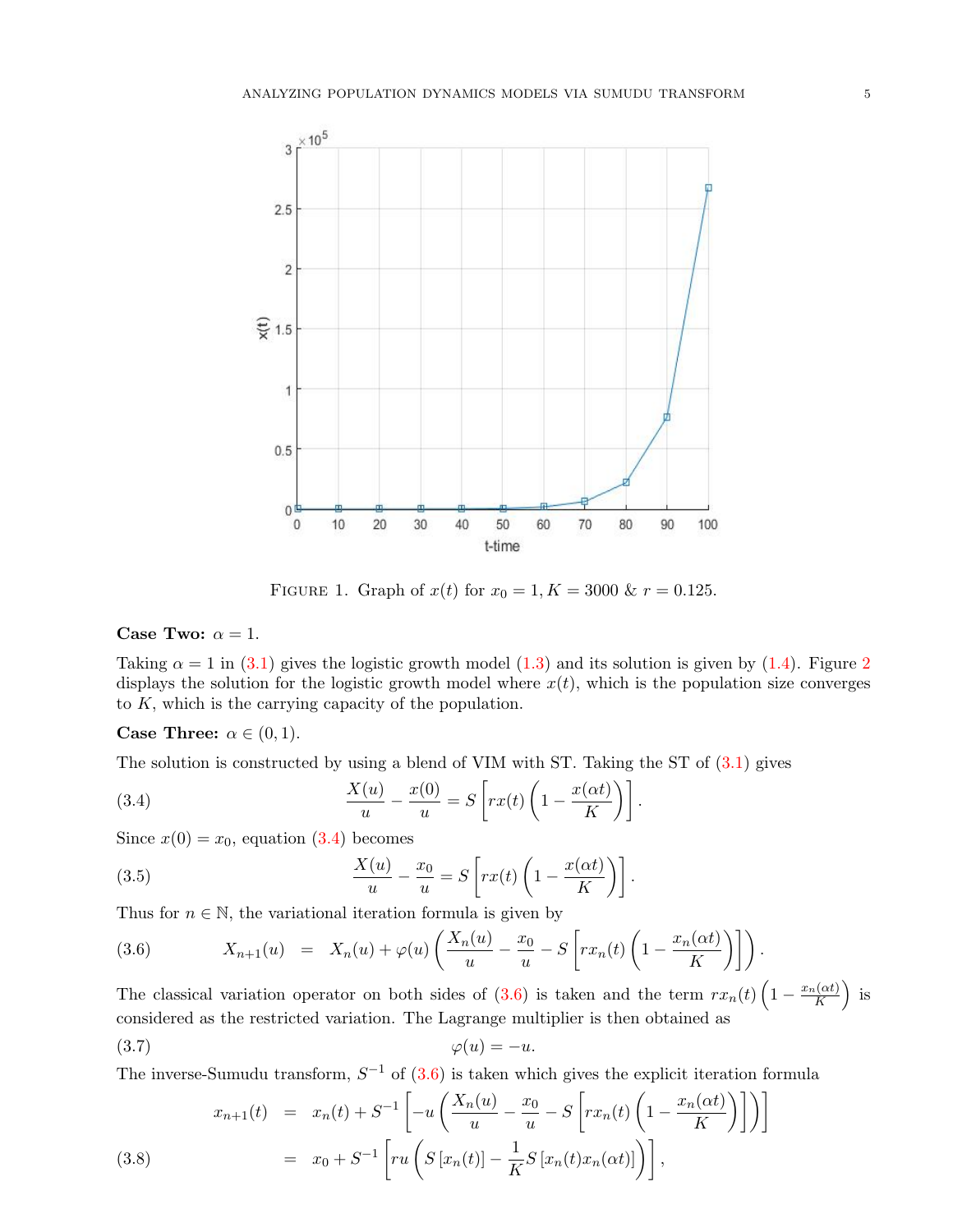

<span id="page-5-0"></span>FIGURE 2. Graph of  $x(t)$  for  $x_0 = 1, K = 3000$  &  $r = 0.125$ .

where the initial approximation is given by  $x_1(t) = x(0) = x_0$ . Recall the decomposition of a nonlinear term  $'N(x)'$  as

$$
N(x) = \sum_{i=0}^{\infty} A_i = \frac{1}{i!} \left[ \frac{d^i}{d\theta^i} f\left(\sum_{n=0}^{\infty} \theta^n v_n\right) \right] \bigg|_{\theta=0},
$$

where  $A_i$  is the Adomian polynomial [\[29\]](#page-11-16). Let  $x_n = \sum_{i=1}^n$  $i=0$  $v_i$ , the Adomian series of the nonlinear term  $x_n(t)x_n(\alpha t)$ ' reads

(3.9)  

$$
\begin{cases}\nA_0 = v_0^2, \\
A_1 = 2v_0v_1, \\
A_2 = 2v_0v_2 + v_1^2 \\
A_3 = 2v_0v_3 + 2v_1v_2 \\
\vdots\n\end{cases}
$$

Therefore, this yields the successive formula

(3.10) 
$$
\begin{cases} v_0(t) = v(0) = x_0, \\ v_{n+1}(t) = S^{-1} \left[ ru \left( S \left[ v_n \right] - \frac{1}{K} S \left[ A_n \right] \right) \right], \end{cases}
$$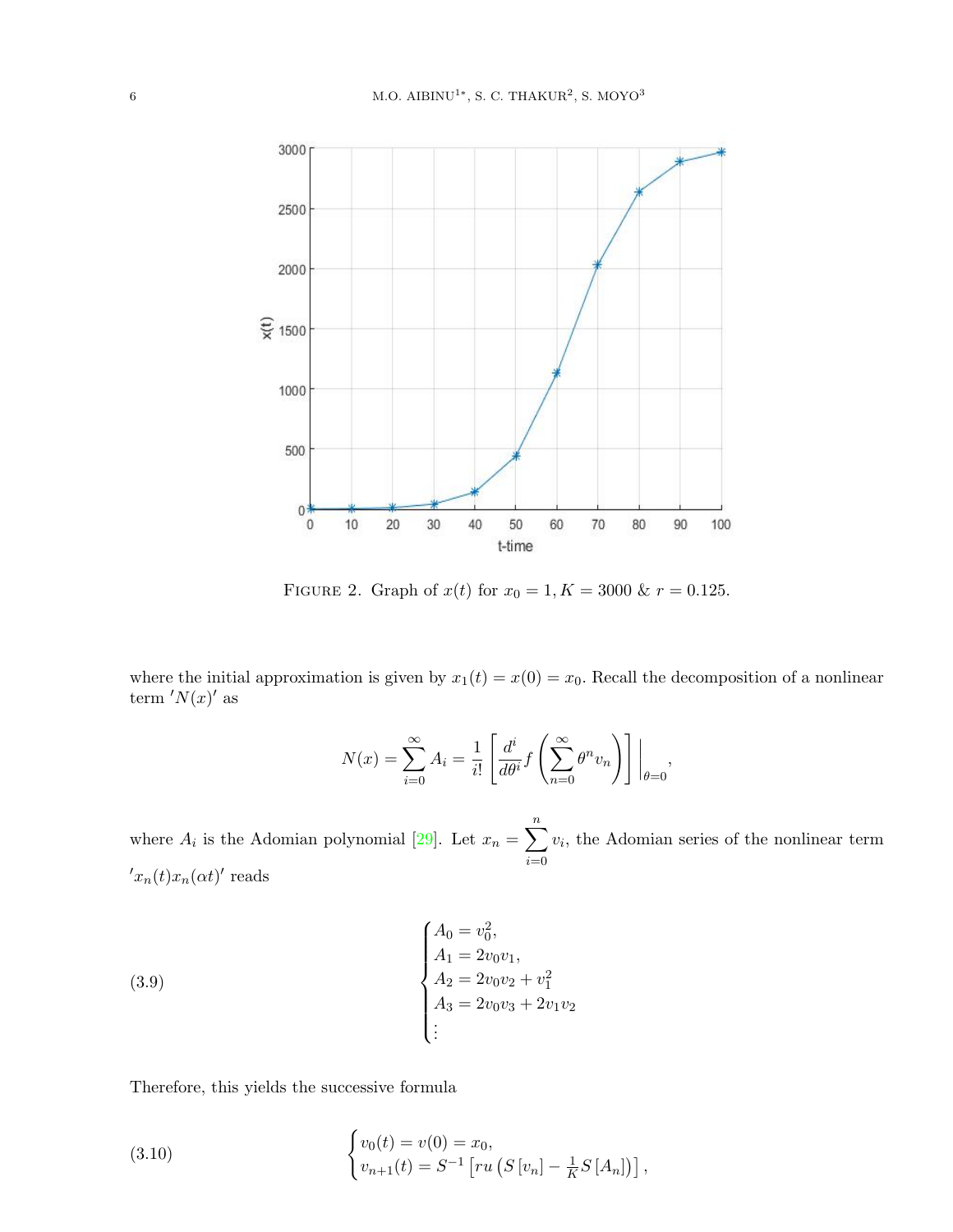which produces the iteration

 $\lambda$ 

(3.11)  

$$
\begin{cases}\nv_0 = x_0, \\
v_1 = x_0 \left(1 - \frac{x_0}{K}\right) rt, \\
v_2 = \left[x_0 \left(1 - \frac{x_0}{K}\right)^2 - \frac{x_0^2}{K} \left(1 - \frac{x_0}{K}\right)\right] \frac{r^2 t^2}{2!}, \\
v_3 = \left[x_0 \left(1 - \frac{x_0}{K}\right)^3 - \frac{4x_0^2}{K} \left(1 - \frac{x_0}{K}\right)^2 + \frac{x_0^3}{K} \left(1 - \frac{x_0}{K}\right)\right] \frac{r^3 t^3}{3!}, \\
\vdots\n\end{cases}
$$

The solution is therefore given by

$$
x(t) = \lim_{n \to \infty} x_n = \lim_{n \to \infty} \sum_{i=0}^{n} v_i
$$
  
\n
$$
= x_0 + x_0 \left(1 - \frac{x_0}{K}\right) rt + \left[x_0 \left(1 - \frac{x_0}{K}\right)^2 - \frac{x_0^2}{K} \left(1 - \frac{x_0}{K}\right)\right] \frac{r^2 t^2}{2!}
$$
  
\n
$$
+ \left[x_0 \left(1 - \frac{x_0}{K}\right)^3 - \frac{4x_0^2}{K} \left(1 - \frac{x_0}{K}\right)^2 + \frac{x_0^3}{K} \left(1 - \frac{x_0}{K}\right)\right] \frac{r^3 t^3}{3!} + \dots
$$
  
\n(3.12)  
\n
$$
= x_0 \left(1 + \left(1 - \frac{x_0}{K}\right) rt + \frac{r^2 \left(1 - \frac{x_0}{K}\right)^2 t^2}{2!} + \frac{r^3 \left(1 - \frac{x_0}{K}\right)^3 t^3}{3!} + \dots\right)
$$
  
\n
$$
- \frac{x_0^2}{K} \left(1 - \frac{x_0}{K}\right) \frac{r^2 t^2}{2!} - \left[\frac{4x_0^2}{K} \left(1 - \frac{x_0}{K}\right)^2 - \frac{x_0^3}{K} \left(1 - \frac{x_0}{K}\right)\right] \frac{r^3 t^3}{3!} - \dots
$$
  
\n
$$
= x_0 e^{\left(1 - \frac{x_0}{K}\right) rt} - \frac{x_0^2}{K} \left(1 - \frac{x_0}{K}\right) \frac{r^2 t^2}{2!} - \left[\frac{4x_0^2}{K} \left(1 - \frac{x_0}{K}\right)^2 - \frac{x_0^3}{K} \left(1 - \frac{x_0}{K}\right)\right] \frac{r^3 t^3}{3!} - \dots
$$

Figure [3](#page-7-0) displays the solution for the modified Hutchinsons model when  $\alpha \in (0,1)$ .

3.2. Blowflies model. The blowfly model was proposed in 1954 by Nicholson (See e.g, [\[30\]](#page-11-17)). Gurney et al. (1980) [\[31\]](#page-11-18) introduced the delay into the model to correct the discrepancy which was noted in the Nicholsons blowflies model. The blowfly model with delay is given by

(3.13) 
$$
x'(t) = Px(t-\tau)e^{-\frac{x(t-\tau)}{x_0}} - \delta x(t), t > 0, x(0) = x_0,
$$

where  $P$  is the maximum per capita daily egg production rate,  $x_0$  is the size at which the blowflies population reproduces at its maximum rate and  $\delta$  is the per capita daily adult death rate. To gain insight into situation which include the case where the delay is a fraction of the time unit, we study a reconstruction of blowfly model in the form of delay differential equations of pantograph type.

Consider a modified blowflies model which is expressed by

(3.14) 
$$
x'(t) = Px(\alpha t)e^{-\frac{x(\alpha t)}{x_0}} - \delta x(t), t > 0, x(0) = x_0,
$$

where definitions of P,  $x_0$  and  $\delta$  remain the same while  $\alpha \in [0, 1]$ .

Case One:  $\alpha = 0$ .

For  $\alpha = 0$ , equation  $(3.14)$ 

<span id="page-6-0"></span>
$$
x'(t) + \delta x(t) = Px_0e^{-1}, \ x(0) = x_0,
$$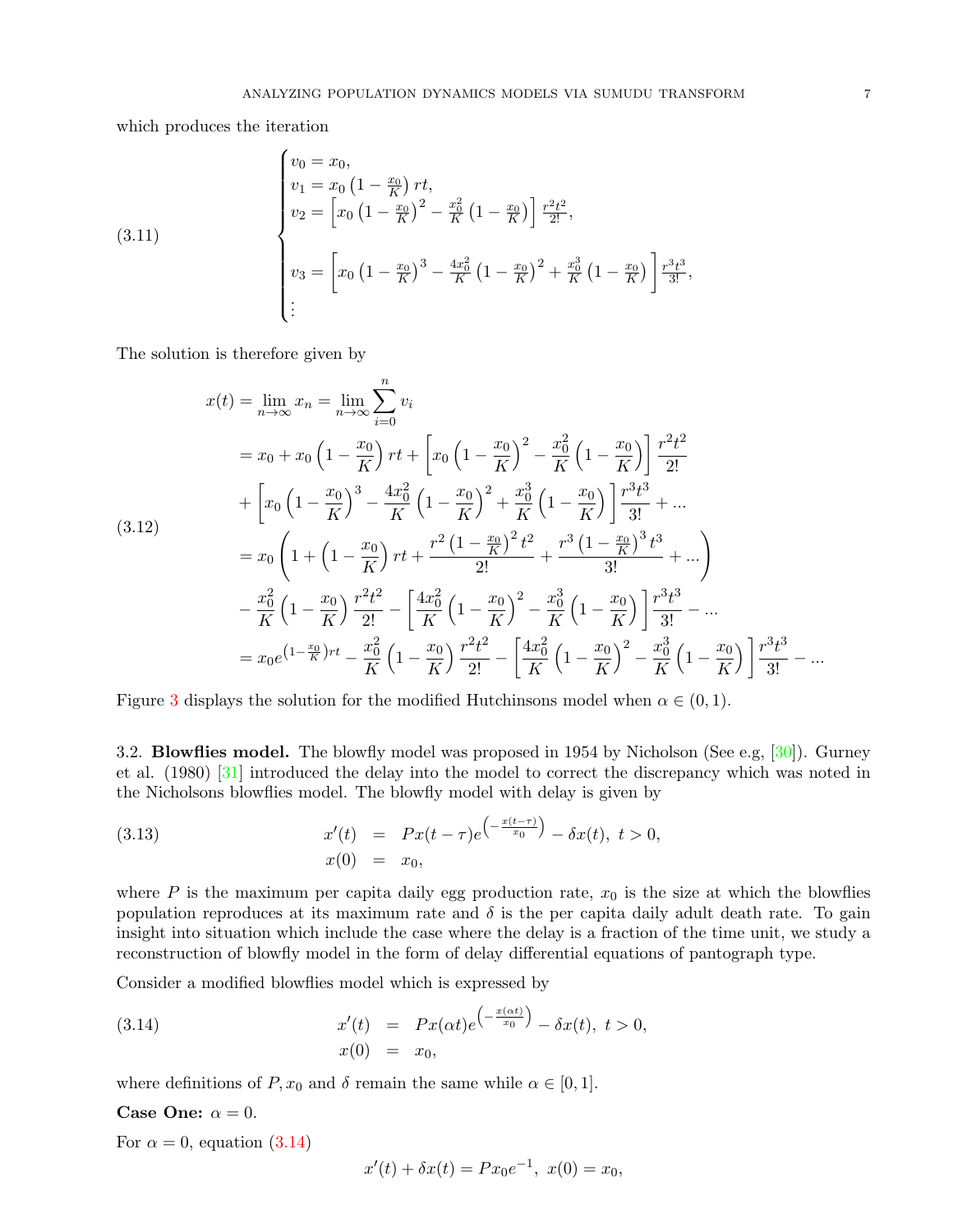

<span id="page-7-1"></span><span id="page-7-0"></span>FIGURE 3. Graph of  $x(t)$  for  $x_0 = 1, K = 3000 \& r = 0.125$ .

which is a linear ordinary differential equation of degree one. Its solution is given

(3.15) 
$$
x(t) = x_0 \left( Pe^{-1} + \frac{1 - Pe^{-1}}{e^{\delta t}} \right).
$$

An obvious deduction from [\(3.15\)](#page-7-1) is that  $x(t) \to Px_0e^{-1}$  as  $t \to \infty$ . Figure [4](#page-8-0) displays the solution for the modified blowflies model in the form of delay differential equations of pantograph type when  $\alpha = 0.$ 

## Case Two:  $\alpha \in (0,1]$ .

When  $\alpha = 1$ , observe that it is not easy to obtain by analytical method, the solution of the nonlinear first order differential equation

<span id="page-7-2"></span>
$$
x'(t) - \left( Pe^{-\frac{x(t)}{x_0}} - \delta \right) x(t) = 0, \ x(0) = x_0.
$$

Therefore, a blend of VIM with ST will be used to obtain the solution when  $\alpha \in (0,1]$ . **Solution:** By taking the ST of  $(3.14)$ , we obtain

(3.16) 
$$
\frac{X(u)}{u} - \frac{x(0)}{u} = PS\left[x(\alpha t)e^{-\frac{x(\alpha t)}{x_0}}\right] - \delta S\left[x(t)\right].
$$

Since  $x(0) = x_0$ , equation  $(3.16)$  gives

(3.17) 
$$
\frac{X(u)}{u} - \frac{x_0}{u} = PS\left[x(\alpha t)e^{-\frac{x(\alpha t)}{x_0}}\right] - \delta S\left[x(t)\right].
$$

Thus for  $n \in \mathbb{N}$ , the variational iteration formula is given by

<span id="page-7-3"></span>
$$
(3.18) \tX_{n+1}(u) = X_n(u) + \varphi(u) \left( \frac{X_n(u)}{u} - \frac{x_0}{u} - PS \left[ x_n(\alpha t) e^{-\frac{x_n(\alpha t)}{x_0}} \right] + \delta S \left[ x_n(t) \right] \right).
$$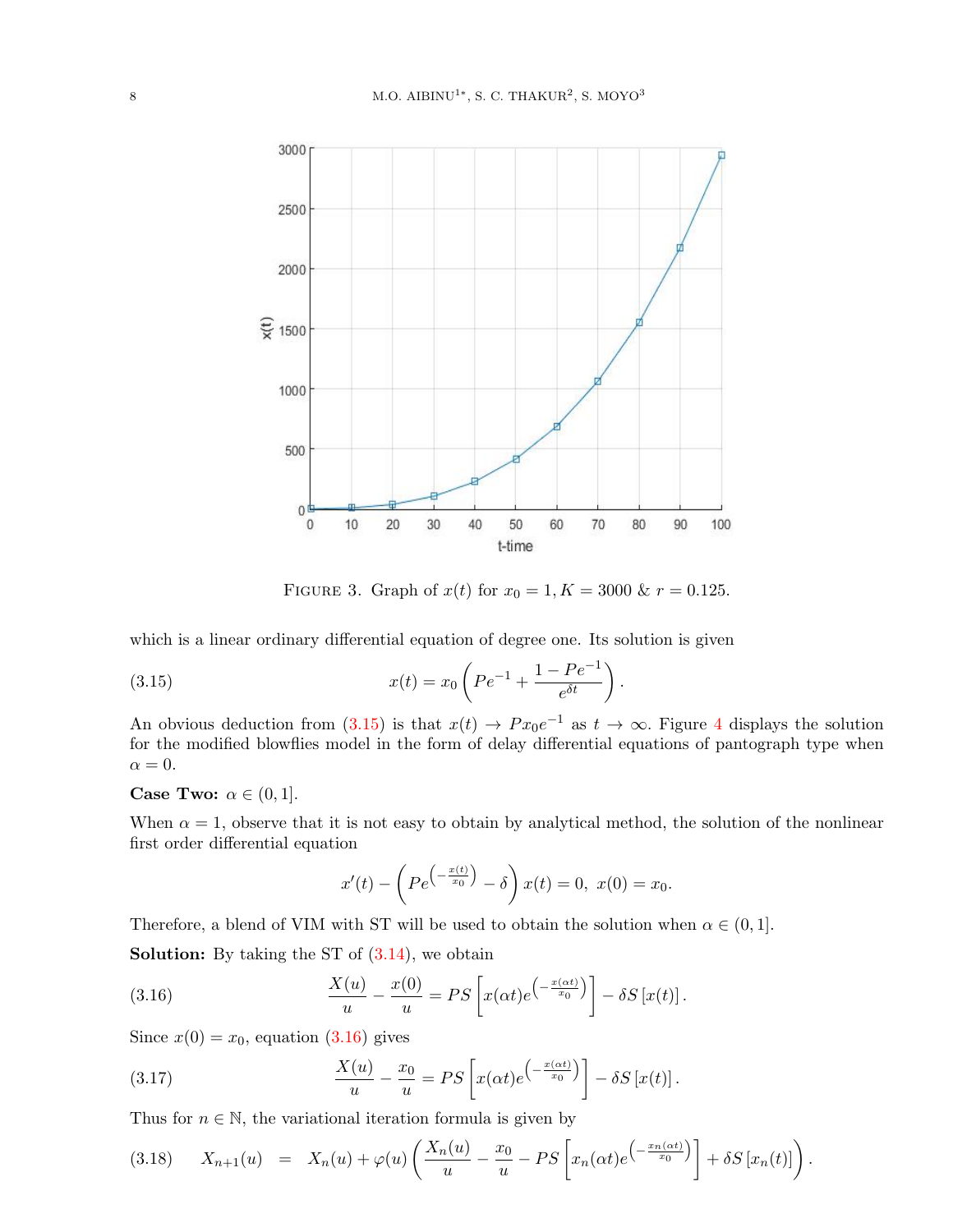

<span id="page-8-0"></span>FIGURE 4. Graph of  $x(t)$  for  $x_0 = 4, P = 2 \& \delta = 0.175$ .

The classical variation operator on both sides of [\(3.18\)](#page-7-3) is taken and the term  $Px(\alpha t)e^{-\frac{x(\alpha t)}{x_0}}$  is considered as the restricted variation. The Lagrange multiplier is then obtained as

(3.19)  $\varphi(u) = -u.$ 

Taking the inverse-Sumudu transform,  $S^{-1}$  of  $(3.18)$  gives the explicit iteration formula

$$
x_{n+1}(t) = x_n(t) + S^{-1} \left[ -u \left( \frac{X_n(u)}{u} - \frac{x_0}{u} - PS \left[ x_n(\alpha t) e^{-\frac{x_n(\alpha t)}{x_0}} \right] + \delta S \left[ x_n(t) \right] \right) \right]
$$
  
(3.20) =  $x_0 + S^{-1} \left[ u \left( PS \left[ x_n(\alpha t) e^{-\frac{x_n(\alpha t)}{x_0}} \right] - \delta S \left[ x(t) \right] \right) \right],$ 

where the initial approximation is given by  $x_1(t) = x(0) = x_0$ . Recall the decomposition

$$
N(x) = \sum_{i=0}^{\infty} A_i = \frac{1}{i!} \left[ \frac{d^i}{d\theta^i} f\left(\sum_{n=0}^{\infty} \theta^n v_n\right) \right] \bigg|_{\theta=0},
$$

where  $N(x)$  is the nonlinear term and  $A_i$  is the Adomian polynomial [\[29\]](#page-11-16). Let  $x_n = \sum_{i=1}^{n}$  $i=0$  $v_i$ , and observe

that the Adomian series of the nonlinear term  $x(\alpha t)e^{-\frac{x(\alpha t)}{x_0}}$  reads

(3.21) 
$$
\begin{cases} A_0 = v_0 e^{-1}, \\ A_1 = v_1 e^{-1}, \\ A_2 = v_2 e^{-1}, \\ A_3 = v_3 e^{-1}, \end{cases}
$$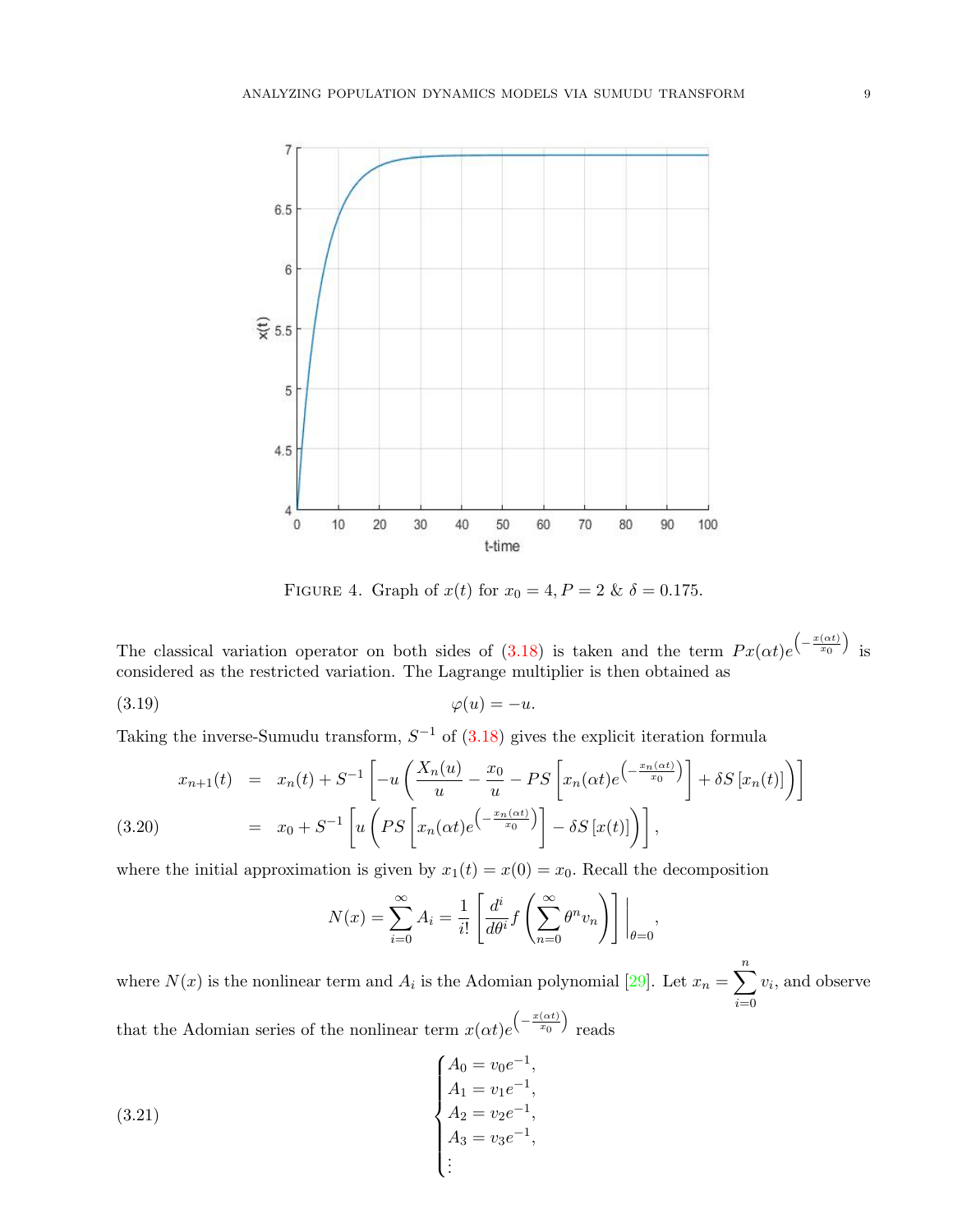Therefore, this yields the successive formula

(3.22) 
$$
\begin{cases} v_0(t) = v(0) = x_0, \\ v_{n+1}(t) = S^{-1} \left[ u \left( PS \left[ A_n \right] - \delta S \left[ v_n(t) \right] \right) \right], \end{cases}
$$

which produces the iteration

(3.23)  

$$
\begin{cases}\nv_0 = x_0, \\
v_1 = x_0 (Pe^{-1} - \delta) t, \\
v_2 = x_0 \frac{(Pe^{-1} - \delta)^2 t^2}{2!}, \\
v_3 = x_0 \frac{(Pe^{-1} - \delta)^3 t^3}{3!}, \\
v_4 = x_0 \frac{(Pe^{-1} - \delta)^4 t^4}{4!}, \\
\vdots\n\end{cases}
$$

The solution is therefore given by

(3.24)  
\n
$$
x(t) = \lim_{n \to \infty} x_n = \lim_{n \to \infty} \sum_{i=0}^n v_i
$$
\n
$$
= x_0 \left( 1 + (Pe^{-1} - \delta) t + \frac{(Pe^{-1} - \delta)^2 t^2}{2!} + \frac{(Pe^{-1} - \delta)^3 t^3}{3!} + \dots \right)
$$
\n
$$
= x_0 e^{(Pe^{-1} - \delta)t}
$$
\n
$$
= x_0 e^{-(\delta - Pe^{-1})t}
$$
\n
$$
= x_0 \left( \cos (\delta - Pe^{-1}) t - \sin (\delta - Pe^{-1}) t \right).
$$

Figure [5](#page-10-12) displays the solution for the modified blowflies model in the form of delay differential equations of pantograph type when  $\alpha \in (0,1]$ . The solution is in agreement with the results of Gurney et al. [\[31\]](#page-11-18).

Conclusion: This study presents the evolution of population growth models and reasons for the need of models which are in the form of delay differential equations of pantograph type. Suitable transformation for the existing models have been proposed in this paper. It is generally difficult to obtain the analytic solutions of the population growth models which involve the delays. This paper shows innovative ways for obtaining the solution where other analytic methods fail. The solutions are presented in this paper to both the existing and modified models. The modified models which have been presented in this paper are generalized forms for some existing models which were obtained by taking cases. Stimulating procedures for finding patterns and regularities in seemingly chaotic processes have been elucidated. Population growth models for some of single and interacting species have been analyzed and illustrated by graphs. How, when, and why the changes in population sizes occur can be deduced from this study. This study provides information on effective ways for evaluating the impact of the physical environment on the species of organism and it can help to make accurate prediction on the population growth. This study can assist the conservation practitioners to evaluate the impact of the physical environment on a species and to determine whether the population in a given area will increase or decrease.

Acknowledgments: The first author acknowledges with thanks the postdoctoral fellowship and financial support from the DSI-NRF Center of Excellence in Mathematical and Statistical Sciences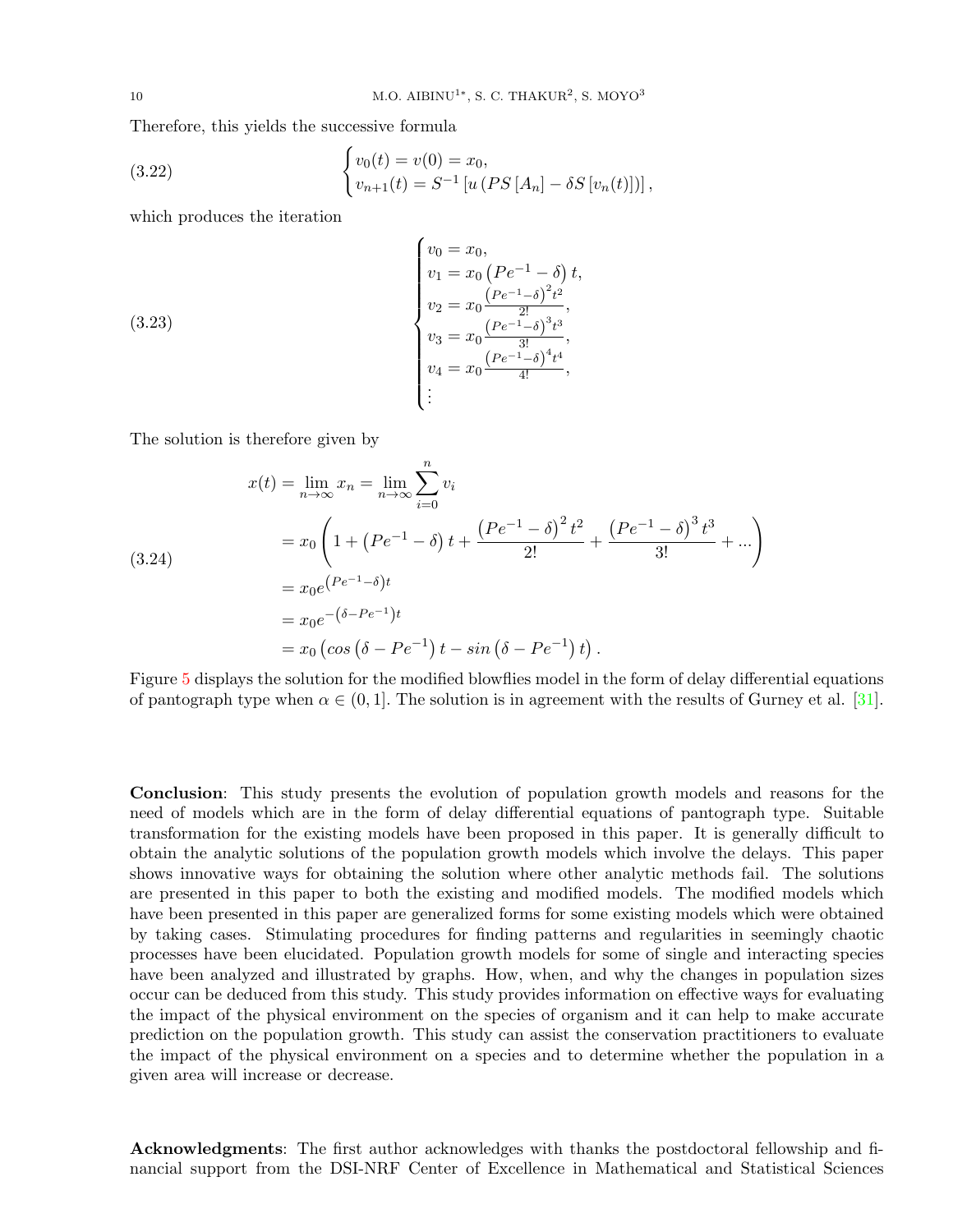

<span id="page-10-12"></span>FIGURE 5. Graph of  $x(t)$  for  $x_0 = 4$ ,  $P = 2$  &  $\delta = 0.175$ .

(CoE-MaSS). Opinions expressed and conclusions arrived are those of the authors and are not necessarily to be attributed to the CoE-MaSS.

#### **REFERENCES**

- <span id="page-10-0"></span>[1] S. Nickbakhsh, C. Mair, L. Matthews, R. Reeve, P. C. D. Johnson, F. Thorburn, B. Wissmann, A. Reynolds, J. McMenamin, R. N. Gunson, P. R. Murcia, Virus-virus interactions impact the population dynamics of influenza and the common cold, Proceedings of the National Academy of Sciences of the United States of America, 116 (52), (2019), 27142-27150.
- <span id="page-10-1"></span>[2] D. S. Fischer, A. K. Fiedler, E. M. Kernfeld, R. M. J. Genga, A. Bastidas-Ponce, M. Bakhti, H. Lickert, J. Hasenauer, R. Maehr, F. J. Theis, *Inferring population dynamics from single-cell RNA-sequencing time series data*, Nat Biotechnol 37, (2019), 461-468.
- <span id="page-10-2"></span>[3] S. Dong, F. Fan, Y. Huang, Studies on the population dynamics of a rumor-spreading model in online social networks, Physica A: Statistical Mechanics and its Applications, 492, (2018), 10-20.
- <span id="page-10-3"></span>[4] R. Brady, H. Enderling, Mathematical Models of Cancer: When to Predict Novel Therapies, and When Not to, Bulletin of Mathematical Biology, 81, (2019), 3722-3731.
- <span id="page-10-4"></span>[5] M. Tong , Z. Yan, L. Chao, (2020). Research on a Grey Prediction Model of Population Growth Based on a Logistic Approach. Discrete Dynamics in Nature and Society, Article ID 2416840, (2020).
- <span id="page-10-5"></span>[6] S. S. Ezz-Eldien, On solving fractional logistic population models with applications, Computational and Applied Mathematics, 37, (2018), 6392-6409.
- <span id="page-10-6"></span>[7] T. R. Malthus, An Essay on the Principle of Population, J. Johnson, London, England, (1798).
- <span id="page-10-7"></span>[8] P.F. Verhulst, Notice sur la loi que la population poursuit dans son accroissement, Corresp. Math. Phys., 10 (1838), 113-121.
- <span id="page-10-8"></span>[9] G. E. Hutchinson, *Circular causal systems in ecology*, Annals of the New York Academy of Sciences 50 (1948), 221-246.
- <span id="page-10-9"></span>[10] F. Brauer, C. Castillo-Chavez, Mathematical models in population Biology and epidemiology, Texts in Applied Mathematics, Springer, New York, (2012).
- <span id="page-10-10"></span>[11] M. Y. Dawed, P. R. Koya, A. Taye, Mathematical Modelling of Population Growth: The Case of Logistic and Von Bertalanffy Models, Open Journal of Modelling and Simulation, 2 (4), Article ID:49623, (2014).
- <span id="page-10-11"></span>[12] J. Garc´a-Algarra, J. Galeano, J. M. Pastor, J. M. Iriondo, J. J. Ramasco, Rethinking the logistic approach for population dynamics of mutualistic interactions, Journal of Theoretical Biology 363, (2014), 332-343.